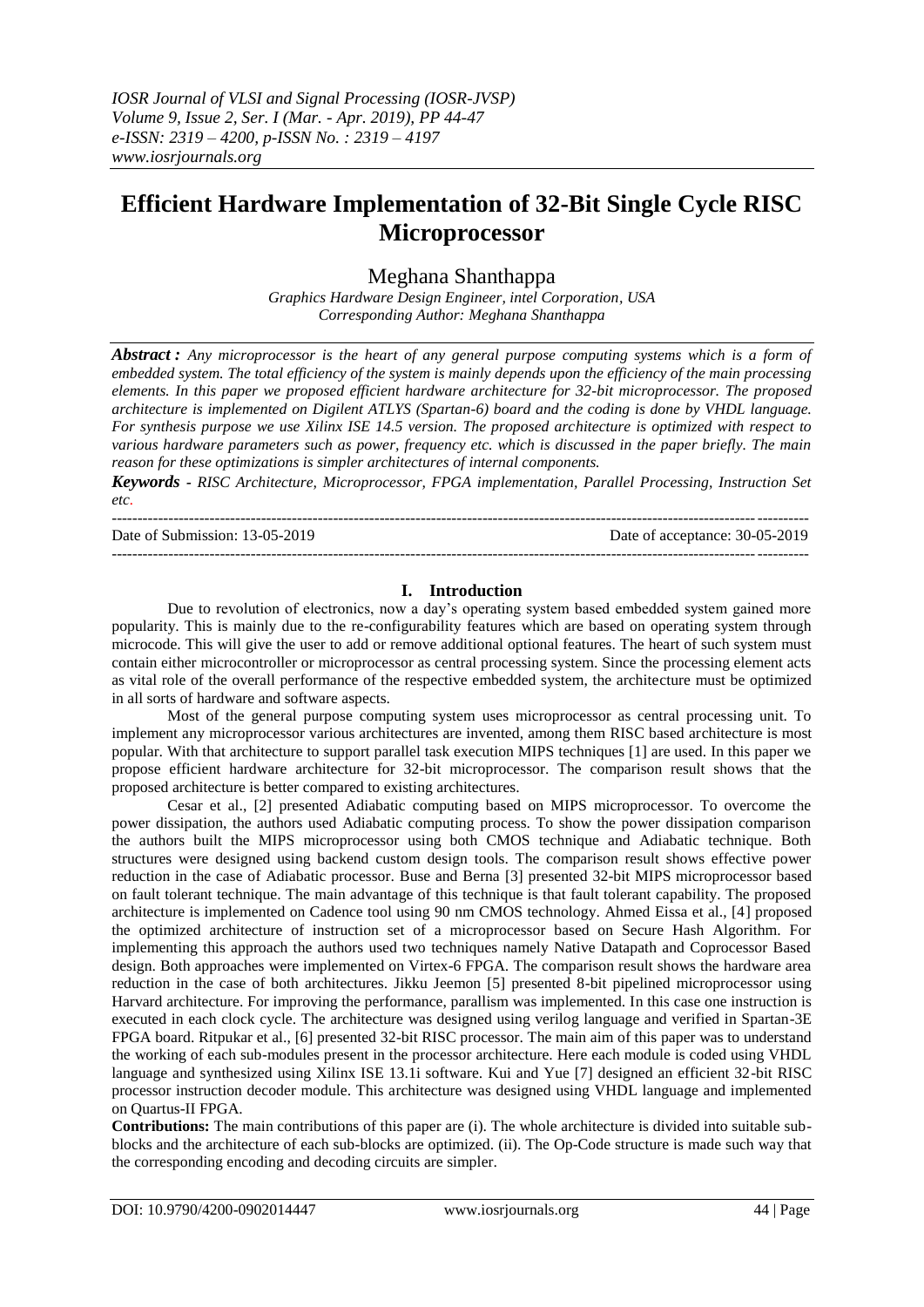## **II. Proposed Architecture**

The proposed architecture for RISC microprocessor is given in Fig.1. It consists of Adder, Shifter, Memory, ALU etc.



**Fig.1:** Proposed 32-bit RISC Microprocessor Architecture

**2.1. Arithmetic Logic Unit (ALU)**:The operating management unit is implemented by ALU to perform all the logical operations relating to registers, like adding, subtracting, ANDing, ORing etc. At this point the design had all the practicality necessary for ALU. However, we split the ALU in three elements as Sign extender, ALU management unit and ALU.

**2.1.1. Main ALU:** The main ALU is used to perform all arithmetic and logic related operations. This module is integrated one of the MUX to reduce hardware complexity. The MUX is present in between register files "Read Data 2" output and sign extender output in Fig.1 is used for this purpose.

**2.1.2. Sign Extender:** The sign extender is required to implement the actual CPU for performing signed operation along with unsigned operation. Here we used 32 bits Sign Extender Unit for our design.

**2.2. ALU Control Unit:** We implemented ALU control unit for providing proper command defined by the operation. Basically the task of the ALU control unit is to specify what type of arithmetic operation the main ALU has to carry out is given in Table 1.

| <b>Table 1:</b> Functions of ALU Control Unit |              |                  |               |                     |               |  |  |  |
|-----------------------------------------------|--------------|------------------|---------------|---------------------|---------------|--|--|--|
| <b>Op-Code</b>                                | <b>ALUOp</b> | <b>Operation</b> | instr         | <b>ALU</b> function | <b>ALUCtr</b> |  |  |  |
| lw                                            | 00           | Load word        | <b>XXXXXX</b> | Add                 | 010           |  |  |  |
| <b>SW</b>                                     | 00           | Store word       | <b>XXXXXX</b> | Add                 | 010           |  |  |  |
| bea                                           | 01           | Branch if equal  | <b>XXXXXX</b> | subtract            | 110           |  |  |  |
| $R_t$ type                                    | 10           | Add              | 100000        | Add                 | 010           |  |  |  |
|                                               |              | Subtract         | 100010        | Subtract            | 110           |  |  |  |
|                                               |              | AND              | 100100        | <b>AND</b>          | 000           |  |  |  |
|                                               |              | OR.              | 100101        | OR.                 | 001           |  |  |  |
|                                               |              | <b>SLT</b>       | 101010        | Set on less than    | 111           |  |  |  |

**Table 1:** Functions of ALU Control Unit

**2.3. Control Unit:** One of the fundamental modules for a hardware is that the operation management in terms of Control unit. This unit is different from 'ALU Control' unit and this 'Control Unit' is that the first block is used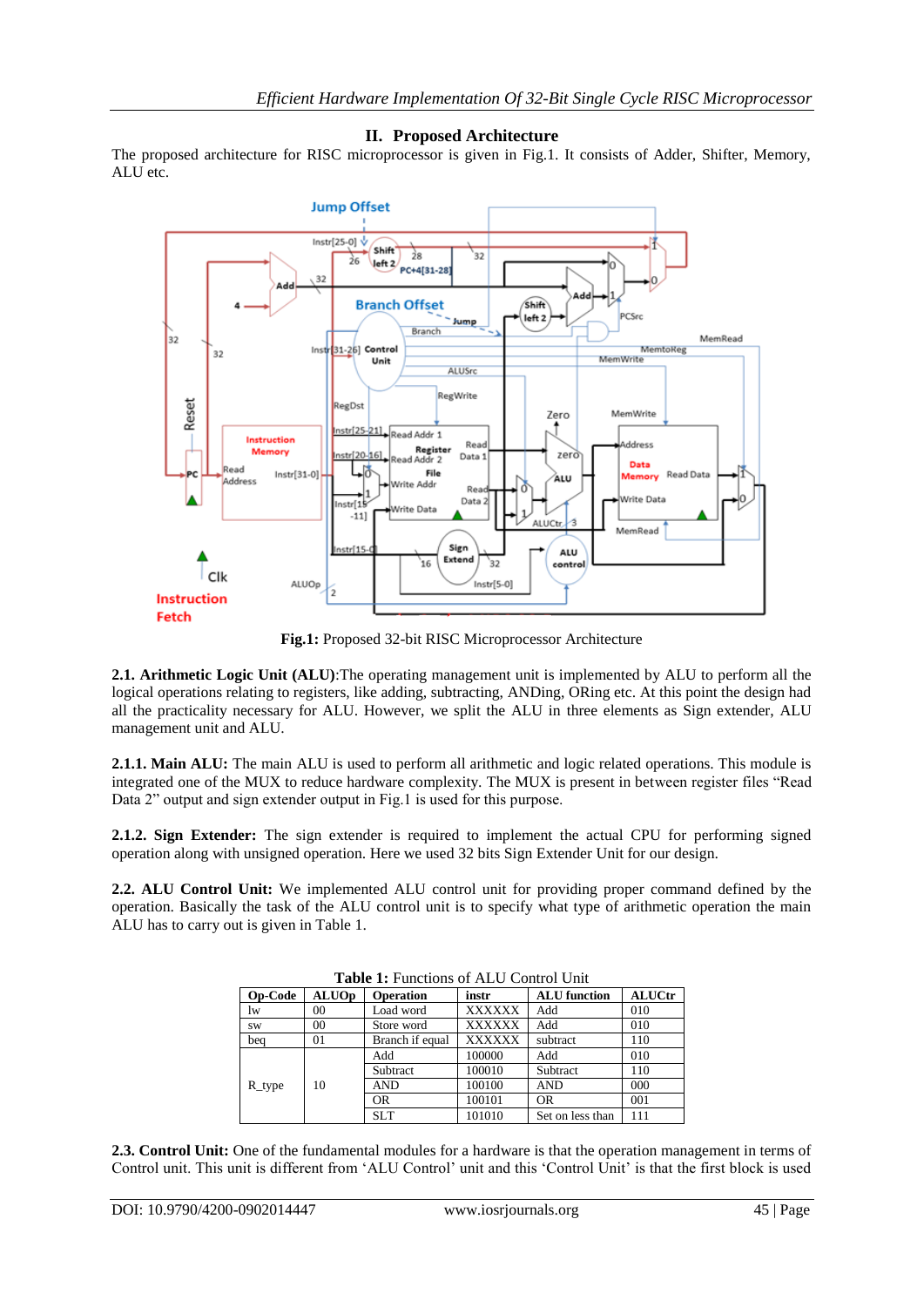to control the operation of ALU only and this block is used to control the whole architecture. The main functions of this unit is lw, beq, bne, j, add, sub, and, or, slt, addi etc shown in Fig.1.

**2.4. Instruction Memory**: It is used to store the instructions in terms of some binary numbers. This is mainly a single ROM module. The operation of this module as follows

- 1. The address is only an input from PC.
- 2. The data width of this module is 32 bits.
- 3. With simple operation we are accessing sequentially the array address by a step of 4. Instead of skipping 3 array elements on every iteration.

**2.5. Instruction Fetch:** To implemented actual instruction fetch circuit we divided the task in multiple subtasks of different single circuit elements as Adder, Binary multiplexer, Left shifter by 2 and Program Counter. The Adder and Binary multiplexer are implemented by normal method. The left shifter is customized in this architecture. At first we thought of making an n-bit shifter, where our component could be reused for different amounts of shift. The PC is implemented separately to make the circuit design easier. The proposed PC passes the input value on output at every rising edge of the input clock.

**2.6. Data Memory and Register Files:** The data memory and register files are mainly used to store intermediate calculation values at various stages respectively. The operations of those memories are controlled by "Control Unit" block. To implement both memories we used write first RAM architecture.

## **III. Fpga Implementation**

The proposed architecture is implemented on Xilinx ATLYS Board which having Spartan-6 XC6SLX45-3CSG324 chip. The proposed architecture is coded using VHDL language and Xilinx ISE 14.5 is used for synthesis purpose. The RTL schematic of the proposed microprocessor is given in Fig.2.



**Fig.2:** RTL Schematic of Proposed 32-bit RISC Microprocessor

The hardware utilizations and maximum operating frequency of the architecture is given in Table 2. The proposed architecture uses 552 slice registers, 676 slice LUTs, 128 bytes of memories, 2 BUFG/BUFGCTRLs. The minimum period of the architecture is 12.280 ns and the maximum frequency is 81.435 MHz. The total power requirement of the architecture is 0.037 W.